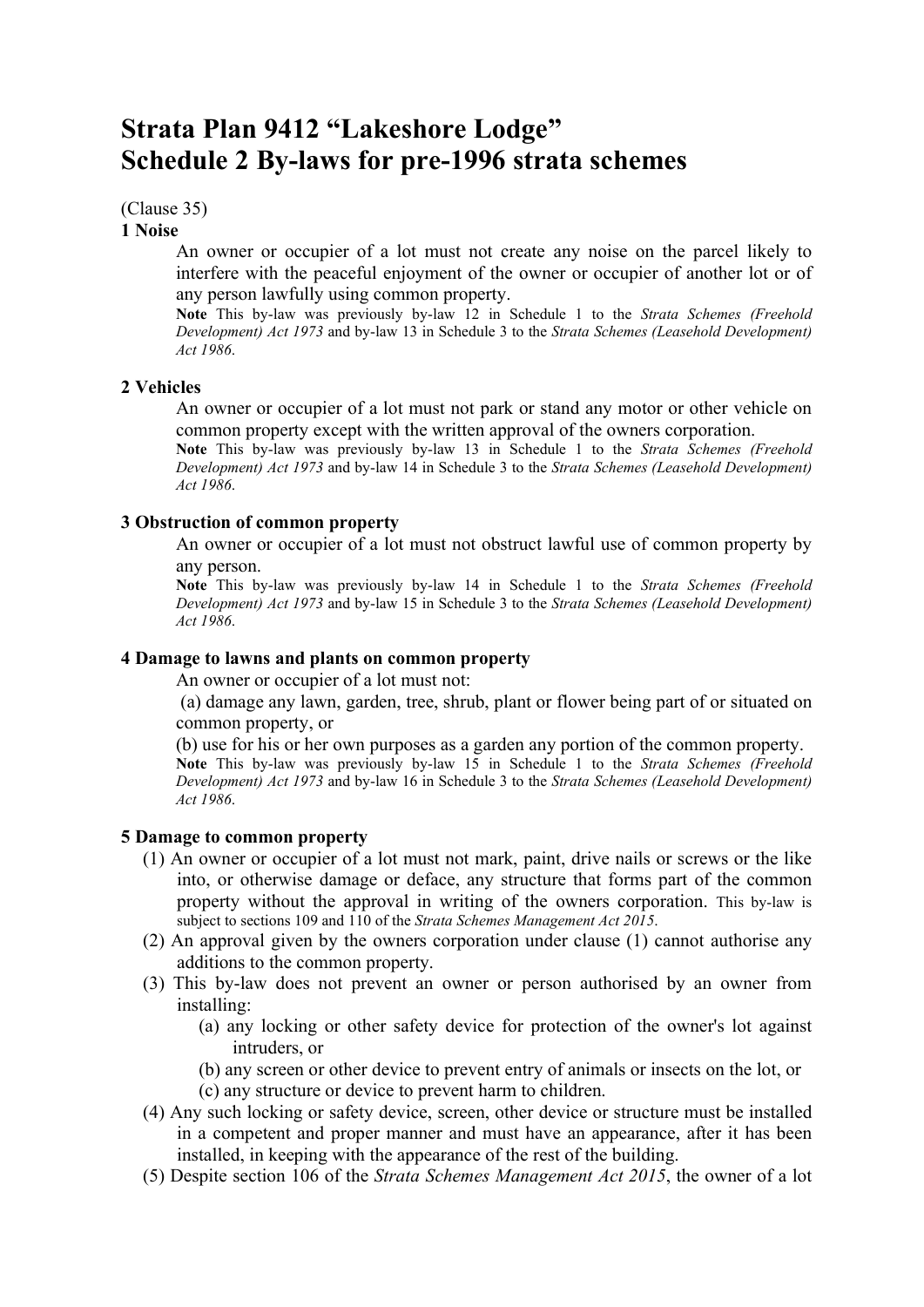must maintain and keep in a state of good and serviceable repair any installation or structure referred to in clause (3) that forms part of the common property and that services the lot.

Note This by-law was previously by-law 16 in Schedule 1 to the Strata Schemes (Freehold Development) Act 1973 and by-law 17 in Schedule 3 to the Strata Schemes (Leasehold Development) Act 1986.

#### 6 Behaviour of owners and occupiers

An owner or occupier of a lot when on common property must be adequately clothed and must not use language or behave in a manner likely to cause offence or embarrassment to the owner or occupier of another lot or to any person lawfully using common property.

Note This by-law was previously by-law 17 in Schedule 1 to the Strata Schemes (Freehold Development) Act 1973 and by-law 18 in Schedule 3 to the Strata Schemes (Leasehold Development) Act 1986.

#### 7 Children playing on common property in building

An owner or occupier of a lot must not permit any child of whom the owner or occupier has control to play on common property within the building or, unless accompanied by an adult exercising effective control, to be or to remain on common property comprising a laundry, car parking area or other area of possible danger or hazard to children.

Note This by-law was previously by-law 18 in Schedule 1 to the Strata Schemes (Freehold Development) Act 1973 and by-law 19 in Schedule 3 to the Strata Schemes (Leasehold Development) Act 1986.

## 8 Behaviour of invitees

An owner or occupier of a lot must take all reasonable steps to ensure that invitees of the owner or occupier do not behave in a manner likely to interfere with the peaceful enjoyment of the owner or occupier of another lot or any person lawfully using common property.

Note This by-law was previously by-law 19 in Schedule 1 to the Strata Schemes (Freehold Development) Act 1973 and by-law 20 in Schedule 3 to the Strata Schemes (Leasehold Development) Act 1986.

#### 9 Depositing rubbish and other material on common property

An owner or occupier of a lot must not deposit or throw on the common property any rubbish, dirt, dust or other material likely to interfere with the peaceful enjoyment of the owner or occupier of another lot or of any person lawfully using the common property.

Note This by-law was previously by-law 20 in Schedule 1 to the Strata Schemes (Freehold Development) Act 1973 and by-law 21 in Schedule 3 to the Strata Schemes (Leasehold Development) Act 1986.

#### 10 Drying of laundry items

An owner or occupier of a lot must not, except with the consent in writing of the owners corporation, hang any washing, towel, bedding, clothing or other article on any part of the parcel in such a way as to be visible from outside the building other than on any lines provided by the owners corporation for the purpose and there only for a reasonable period.

Note This by-law was previously by-law 21 in Schedule 1 to the Strata Schemes (Freehold Development) Act 1973 and by-law 22 in Schedule 3 to the Strata Schemes (Leasehold Development) Act 1986.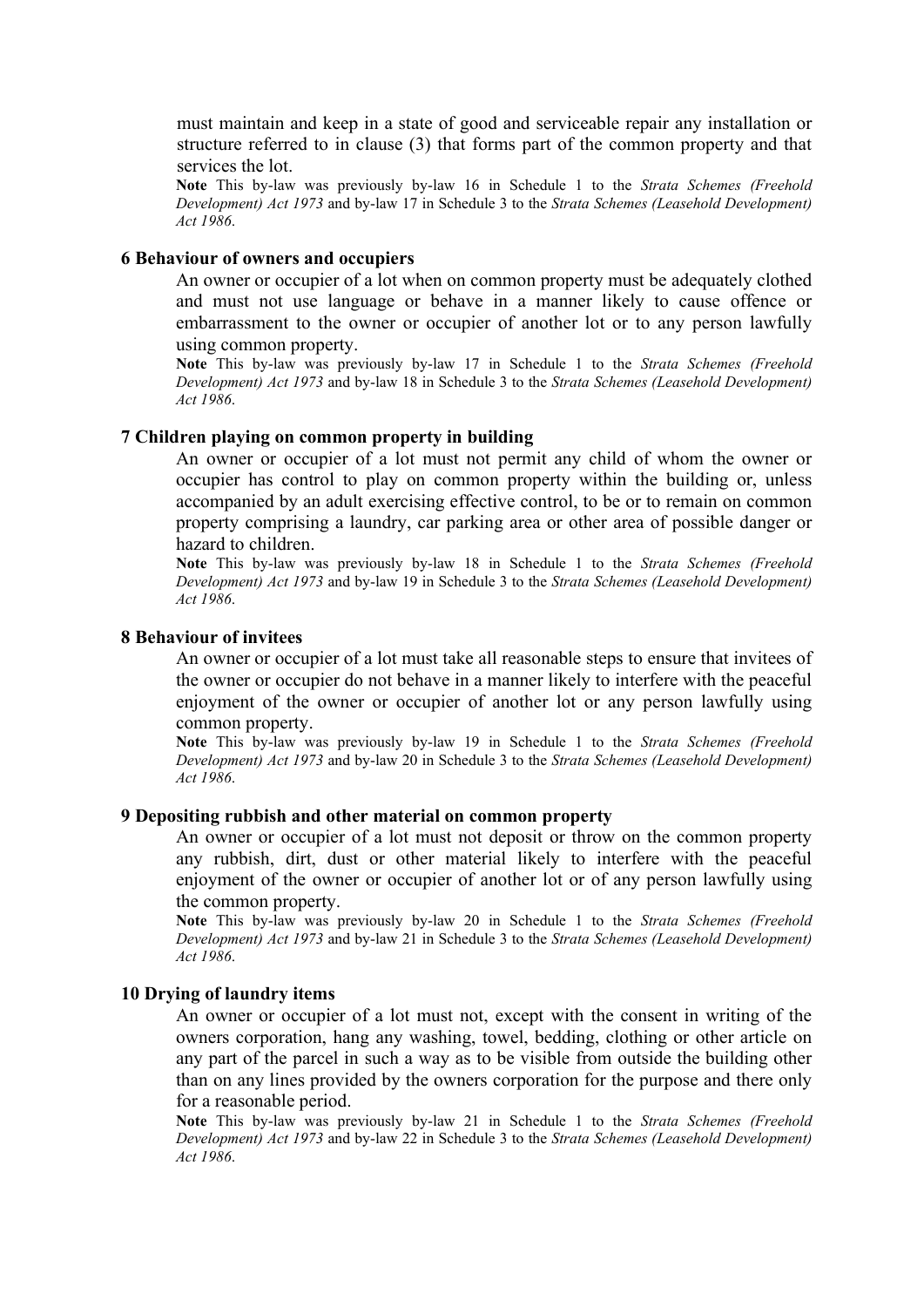## 11 Cleaning windows and doors

An owner or occupier of a lot must keep clean all glass in windows and all doors on the boundary of the lot, including so much as is common property.

Note This by-law was previously by-law 22 in Schedule 1 to the Strata Schemes (Freehold Development) Act 1973 and by-law 23 in Schedule 3 to the Strata Schemes (Leasehold Development) Act 1986.

## 12 Storage of inflammable liquids and other substances and materials

- (1) An owner or occupier of a lot must not, except with the approval in writing of the owners corporation, use or store on the lot or on the common property any inflammable chemical, liquid or gas or other inflammable material.
- (2) This by-law does not apply to chemicals, liquids, gases or other material used or intended to be used for domestic purposes, or any chemical, liquid, gas or other material in a fuel tank of a motor vehicle or internal combustion engine.

Note This by-law was previously by-law 23 in Schedule 1 to the Strata Schemes (Freehold Development) Act 1973 and by-law 24 in Schedule 3 to the Strata Schemes (Leasehold Development) Act 1986.

## 13 Moving furniture and other objects on or through common property

An owner or occupier of a lot must not transport any furniture or large object through or on common property within the building unless sufficient notice has first been given to the strata committee so as to enable the strata committee to arrange for its nominee to be present at the time when the owner or occupier does so.

Note This by-law was previously by-law 24 in Schedule 1 to the Strata Schemes (Freehold Development) Act 1973 and by-law 25 in Schedule 3 to the Strata Schemes (Leasehold Development) Act 1986.

## 14 Floor coverings

- (1) An owner of a lot must ensure that all floor space within the lot is covered or otherwise treated to an extent sufficient to prevent the transmission from the floor space of noise likely to disturb the peaceful enjoyment of the owner or occupier of another lot.
- (2) This by-law does not apply to floor space comprising a kitchen, laundry, lavatory or bathroom.

Note This by-law was previously by-law 25 in Schedule 1 to the Strata Schemes (Freehold Development) Act 1973 and by-law 26 in Schedule 3 to the Strata Schemes (Leasehold Development) Act 1986.

# 15 Garbage disposal

An owner or occupier of a lot:

(a) must maintain within the lot, or on such part of the common property as may be authorised by the owners corporation, in clean and dry condition and adequately covered a receptacle for garbage, and

(b) must ensure that before refuse is placed in the receptacle it is securely wrapped or, in the case of tins or other containers, completely drained, and

(c) for the purpose of having the garbage collected, must place the receptacle within an area designated for that purpose by the owners corporation and at a time not more than 12 hours before the time at which garbage is normally collected, and

(d) when the garbage has been collected, must promptly return the receptacle to the lot or other area referred to in paragraph (a), and

(e) must not place any thing in the receptacle of the owner or occupier of any other lot except with the permission of that owner or occupier, and

(f) must promptly remove any thing which the owner, occupier or garbage collector